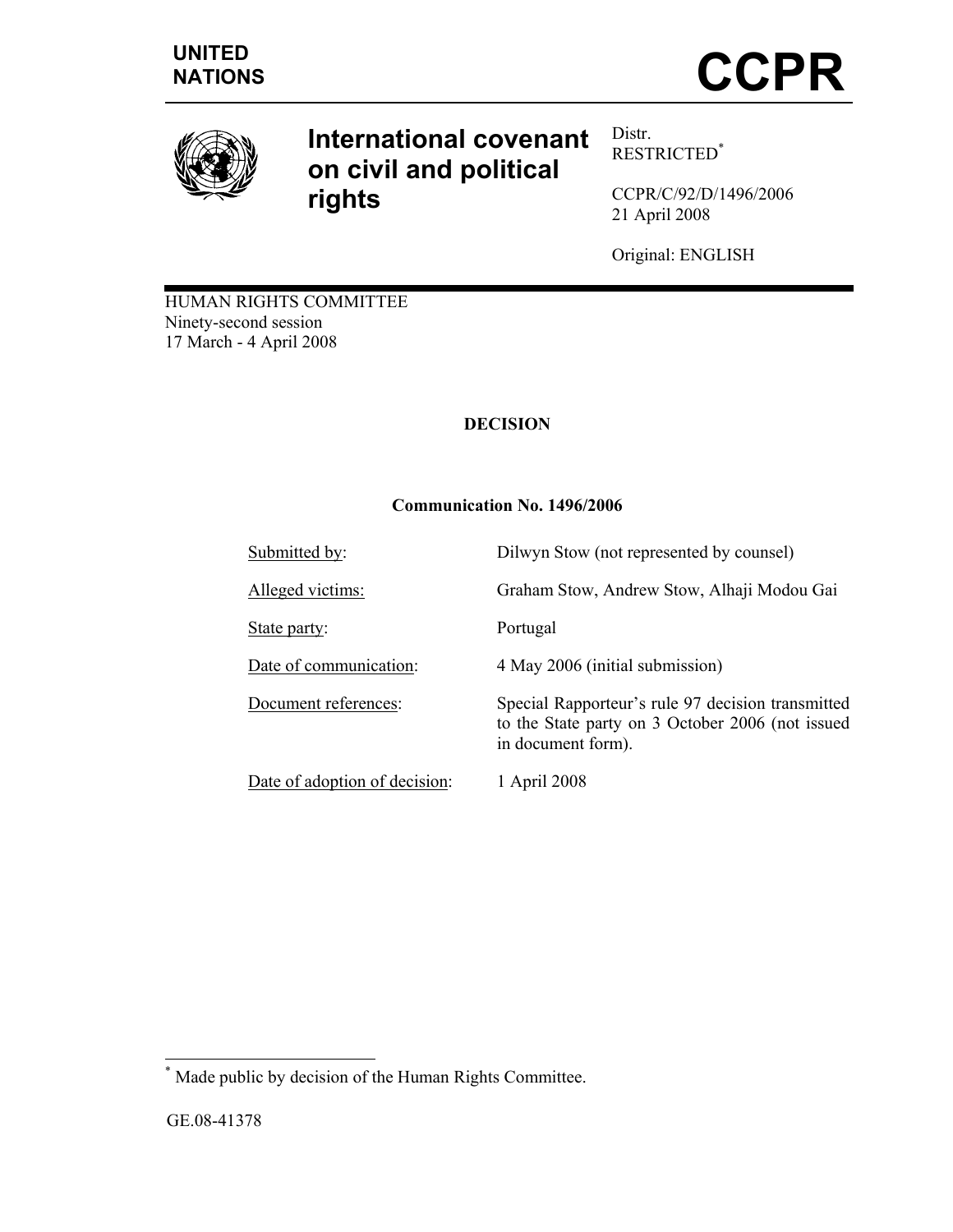*Subject matter:* Trial of alleged victims in a foreign country.

 *Substantive issue:* Irregularities in the evaluation of evidence.

 *Procedural issues:* Non-exhaustion of domestic remedies, evaluation of facts and evidence, lack of substantiation.

 *Articles of the Covenant:* 14, paragraphs 1 and 3 (f).

 *Articles of the Optional Protocol:* 2; 5, paragraph 2 (b).

[ANNEX]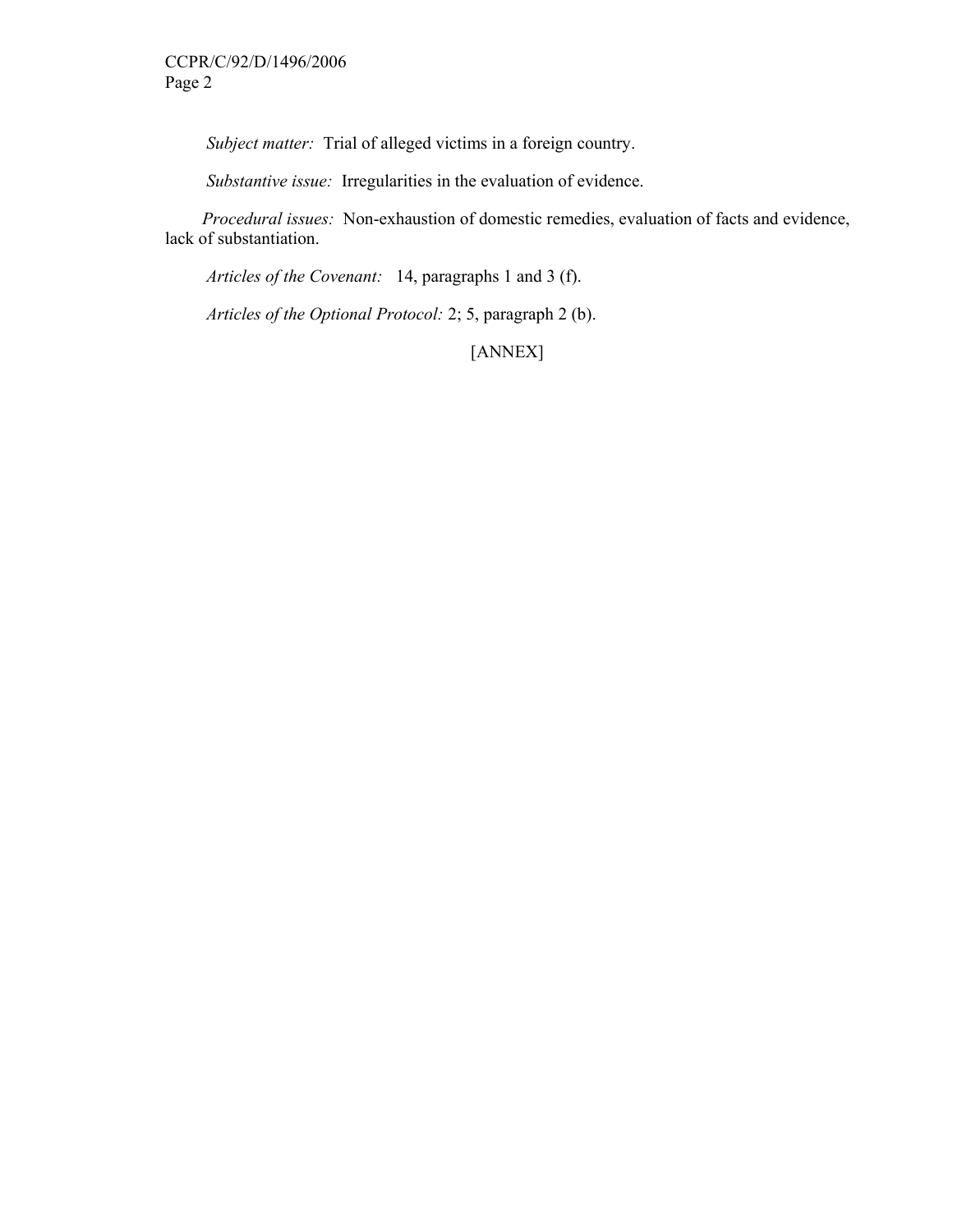#### **ANNEX**

### DECISION OF THE HUMAN RIGHTS COMMITTEE UNDER THE OPTIONAL PROTOCOL TO THE INTERNATIONAL COVENANT ON CIVIL AND POLITICAL RIGHTS

Ninety-second session

concerning

#### **Communication No. 1496/2006\***

| Submitted by:          | Dilwyn Stow (not represented by counsel)   |
|------------------------|--------------------------------------------|
| Alleged victim:        | Graham Stow, Andrew Stow, Alhaji Modou Gai |
| State party:           | Portugal                                   |
| Date of communication: | 4 May 2006 (initial submission)            |

 The Human Rights Committee, established under article 28 of the International Covenant on Civil and Political Rights,

Meeting on 1 April 2008,

Adopts the following:

 $\overline{a}$ 

#### **DECISION ON ADMISSIBILITY**

1.1 The author of the communication is Mr. Dilwyn Stow. He submits the communication on behalf of his sons Graham and Andrew Stow, and Alhaji Modou Gai. Graham and Andrew Stow are both British citizens, while Alhaji Modou Gai is a Gambian citizen. The original communication is dated 4 May 2006, with further documents received on 5 and 21 July 2006.

1.2 On 19 January 2007, the Special Rapporteur on New Communications, on behalf of the Committee, decided that the admissibility of this case should be considered separately from the merits.

<sup>\*</sup> The following members of the Committee participated in the examination of the present communication: Mr. Abdelfattah Amor, Mr. Prafullachandra Natwarlal Bhagwati, Ms. Christine Chanet, Mr. Maurice Glèlè Ahanhanzo, Mr. Yuji Iwasawa, Mr. Edwin Johnson, Mr. Walter Kälin, Mr. Ahmed Tawfik Khalil, Mr. Rajsoomer Lallah, Ms. Zonke Zanele Majodina, Ms. Iulia Antoanella Motoc, Mr. Michael O'Flaherty, Ms. Elisabeth Palm, Mr. José Luis Pérez Sanchez-Cerro, Mr. Rafael Rivas Posada, Sir Nigel Rodley, Mr. Ivan Shearer and Ms. Ruth Wedgwood.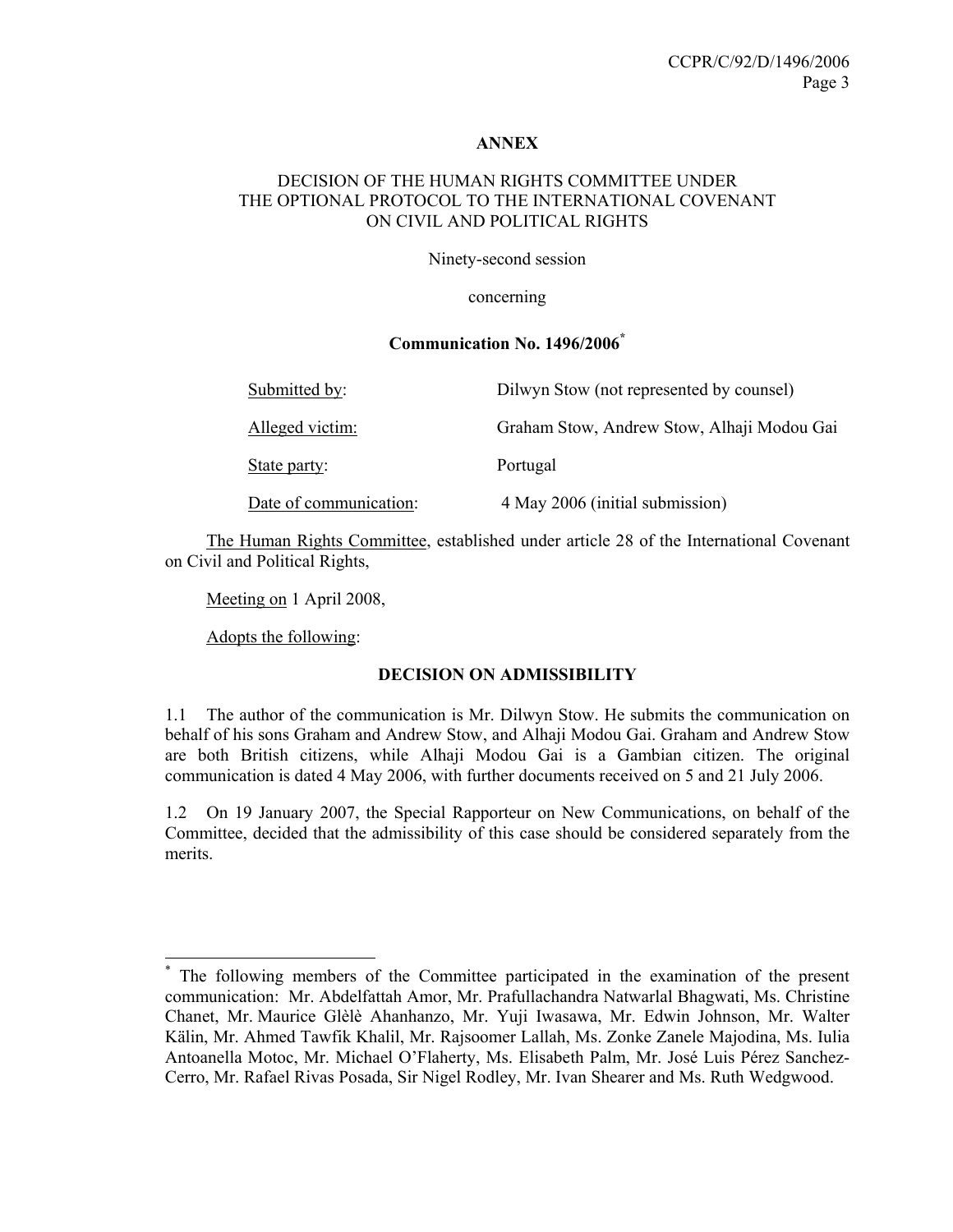#### **Facts as presented by the author**

2.1 The Stow brothers are sailors and scuba divers. In July 1999 they were exploring the possibility of opening a diving school in the Gambia on a ship named "The Baltic". On their return journey from the Gambia they arrived, together with Mr. Alhaji Modou Gai who was working for them, on 12 July 1999, at Faro harbour, Portugal. They moored the ship at a place allocated to them by the Harbour Master. The ship's hold and compartments were routinely searched by customs officers and nothing suspicious was discovered. On 15 July 1999, the Harbour Master asked them to move the ship to make way for a larger boat. On 16 July 1999, they raised five packages from the seabed, wrapped in plastic, which they allegedly discovered when carrying out repairs in the ship. They maintain that they did so out of curiosity, not knowing their content and with full intention of informing the authorities. Around fifteen minutes later the *Policia Judiciaria* arrived. The brothers and Mr. Gai were arrested, since the packages contained cannabis.

2.2 On 17 July 1999, they were brought before the examining magistrate at the Olhão court. They were questioned in the presence of an interpreter and a court-appointed lawyer. The magistrate decided that there was enough evidence to keep them in provisional detention on suspicion of drug trafficking. On 6 July 2000, almost one year after their arrest, the Public Prosecutor charged them with drug trafficking*.* A hearing took place on 7 June 2001 before the Court of Faro. The authors requested that the hearing be taped but the Court refused. On 7 July 2001 the authors were found guilty of drug trafficking and sentenced to twelve years imprisonment (nine years for Mr. Gai). During the trial, the prosecution maintained that the brothers had dragged the cannabis across the sea bed from the Canary Islands, using a trawler net found on board. According to the author, expert witnesses dismissed this possibility. They stated that not only had the net never been used, but that it was not large enough to fit in the total load; furthermore, the net board would be too weak to hold such a weight. The judges nevertheless followed the prosecution hypothesis and found the accused guilty. The trial was conducted entirely in Portuguese.

2.3 On 24 October 2001, the Evora Court of Appeal declared the first instance trial and verdict null and void, as the trial had not been recorded. Accordingly, the Court ordered a retrial by the same court.

2.4 At the retrial two of the original three judges of the panel sat again on the bench, which according to the author compromised the independence and impartiality of the court. The authors lodged a request to replace those two judges, which was refused by the Appeal Court of Evora on 22 January 2002. On 15 July 2002, they were sentenced again to 12 years of imprisonment, and to pay interpretation fees. Again, the trial was held entirely in Portuguese.

2.5 After their second conviction, the authors appealed to the Appeal Court of Evora, arguing that the evidence presented was insufficient to justify the verdict. They argued also that the fact that two judges of the initial trial also took part in the second trial compromised the independence of the Court, in contravention of the Criminal Procedure Code, the Portuguese Constitution and the European Convention on Human Rights. The appeal was rejected on 20 November 2002. According to the Court, the mere fact that two judges had participated in both trials was not sufficient to conclude that they had acted in a partial manner; other evidence had to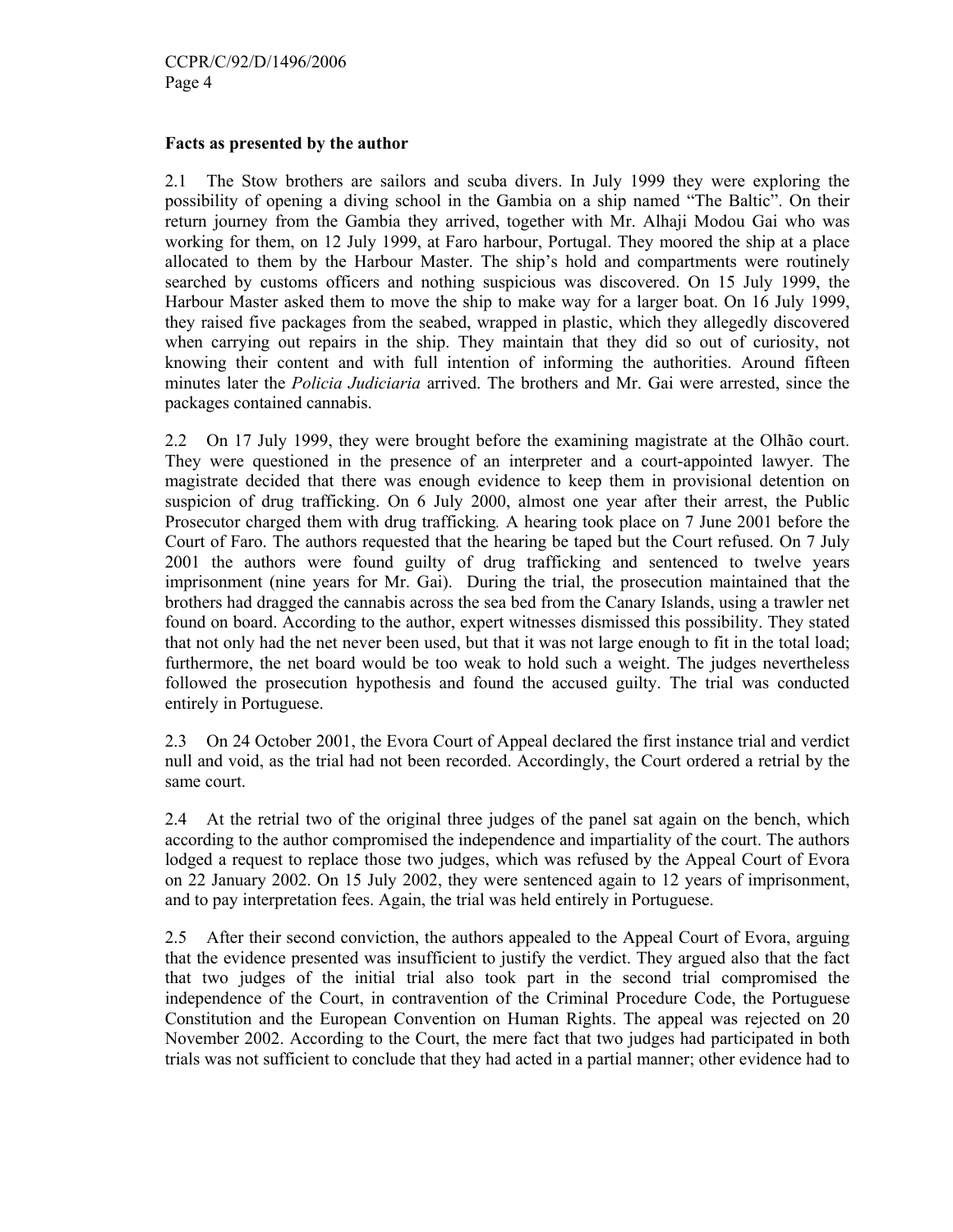be adduced in order to come to such a conclusion. The authors, however, had not provided such evidence. The Court recalled also that the first trial had been declared null and void on technical grounds, and not for reasons linked to the merits of the case.

2.6 The authors lodged an appeal in cassation with the Supreme Court, alleging the lack of impartiality of the Faro Court. They also alleged that the evidence was insufficient to find them guilty, that the judgement of the Court of second instance was poorly founded and that the sentences were excessive. On 30 April 2003, the Supreme Court rejected the appeal. It held, *inter alia*, that the domestic legislation did not forbid the participation of the same judges when the trial had to be repeated for reasons as in the present case, where the decision on the merits of the case was not questioned or even discussed by the Court of Appeal. The Court also decided that there had been no breach of the Constitution or the European Convention on Human Rights.

2.7 In connection with their claims regarding lack of impartiality of the judges, the authors filed an application with the Constitutional Court, claiming the unconstitutionality of articles 40 and 43, paragraphs 1 and 2 of the Code of Criminal Procedure, in order to allow the defendants to be judged by judges who had not taken part in the initial trial at which the sentence was past. On 13 August 2003, the Court rejected the application.

2.8 The two Stow brothers were transferred to the United Kingdom to serve the remainder of their sentences in January 2005; they were released on parole on 14 July 2005. Mr. Gai was also transferred back to Gambia.

2.9 The author then submitted their case to the European Court of Human Rights (App. No. 18306/04) alleging breaches of articles 5, 6, and 14 of the European Convention on Human Rights. On 4 October 2005, the Court declared the case inadmissible as manifestly ill-founded and for lack of exhaustion of domestic remedies.<sup>1</sup> Portugal has entered no reservation to article 5, paragraph 2 (a), of the Optional Protocol.

## **The complaint**

 $\overline{a}$ 

3.1 The author does not refer to any particular provision of the Covenant. His claims, however, appear to raise issues under article 14 of the Covenant. Thus, he indicates that at the beginning of both trials the alleged victims made statements which were translated into Portuguese and that questions addressed to them by the judge were also translated. However, the rest of both trials were conducted entirely in Portuguese, with no interpretation available. Furthermore, the Faro Court sentenced them to pay the costs of 80,000 escudos for interpretation.

<sup>&</sup>lt;sup>1</sup> On article 5(2) ECHR (right to be informed promptly in a language which he understands of the charges against him), the Court held that the authors had been informed of the charges the day after the arrest, in the presence of a lawyer and an interpreter; the claim was therefore manifestly ill-founded. As to article 6(1) (independent and impartial tribunal), the retrial was ordered for a technical reason, namely because the hearings had not been recorded, and not because of an error by the judges in question; accordingly, the Court considered the allegation manifestly ill-founded as there appeared to be no violation of the provision in question. Regarding other alleged violations raised in connection with articles 6, 14 and 5 of the Convention, the Court considered that domestic remedies had not been exhausted.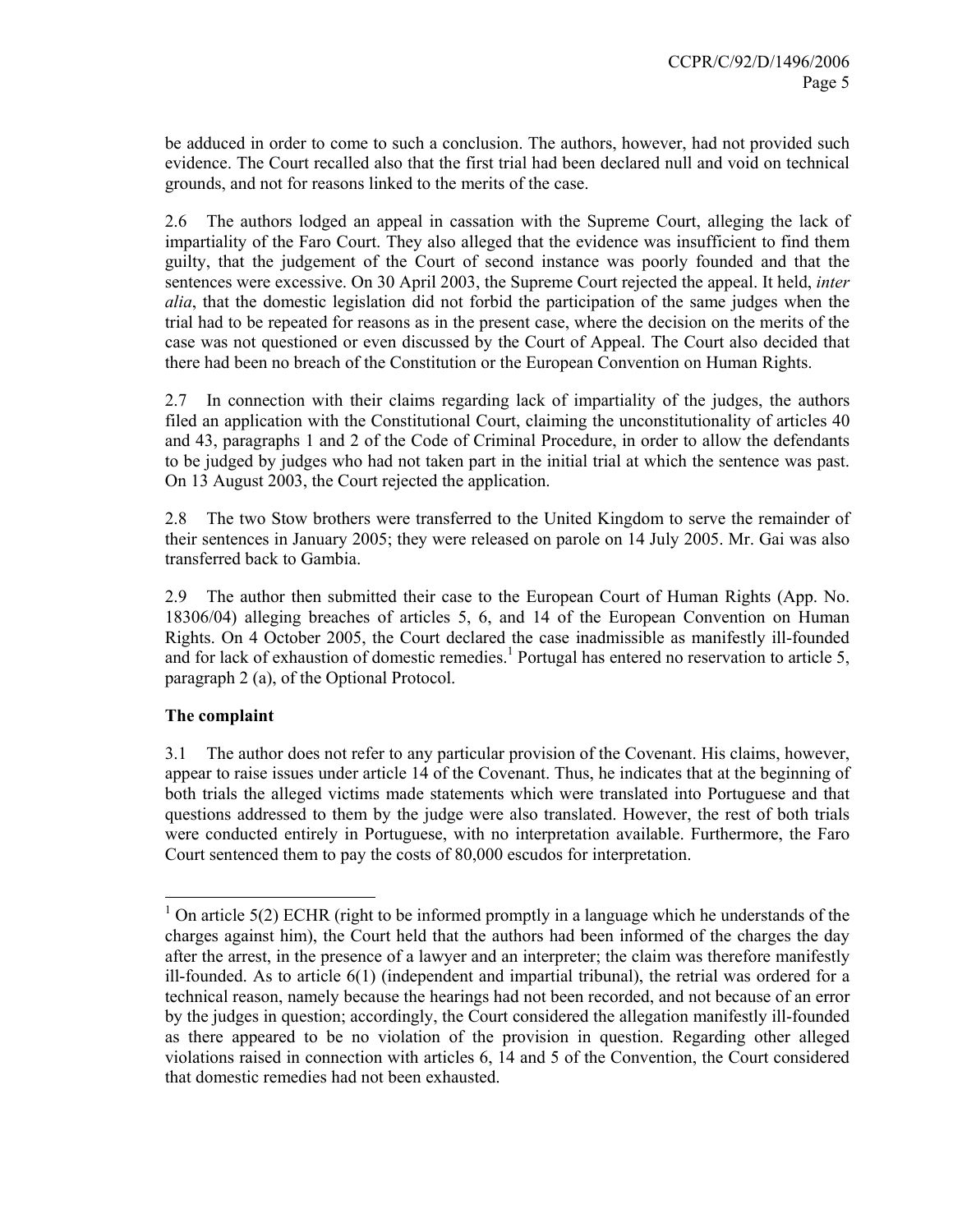3.2 The author also complains about lack of impartiality of the Faro Court during the retrial, since two of the three deciding judges had also participated in the first trial. He says that it is impossible to ask a judge to forget what he had seen, listened and decided in the first trial and that such situation was in contravention of a number of provisions of the Code of Criminal Procedure, the Portuguese Constitution and article 6 of the European Convention on Human Rights.

3.3 The author claims that the alleged victims received the written charges only 10 and a half months after their arrest, and that the charges were not translated into English. He adds that the accused were sentenced on the basis of insufficient evidence and that experts' evidence which proved that the ship could not have transported the cannabis was not taken into consideration.

#### **State party's observations on admissibility**

4.1 On 29 November 2006, the State party raised objections to the admissibility of the communication. It submits that the author has not indicated which articles of the Covenant he considers to have been violated. That makes it very difficult for the State party to respond on the admissibility and the merits of the case. The author refers simply to provisions of the European Convention on Human Rights, which shows that he submits to the Committee the same application he had already submitted to the European Court on Human Rights, without making any adjustment. The communication, therefore, is not sufficiently substantiated and does not meet the requirements of Rule 96 (b) of the Rules of Procedure.

4.2 For the State party, the communication constitutes an abuse of the right of submission under article 3 of the Optional Protocol, as it was submitted three years after the adoption of the last decision at the domestic level. The State party is aware that the Optional Protocol does not set any time limit for the submission of communications to the Committee. However, the stability of judicial decisions, the coherence among international bodies and the principle of legal certainty would be damaged if a judicial decision could be challenged at any time and in the absence of new facts. One can argue that the communication was not brought earlier before the Committee because it was being dealt with by the European Court. However, a complaint before the European Court does not constitute a remedy which needs to be exhausted. Accordingly, a three-year delay in submission is not justified.

4.3 Although the rules of procedure do not prevent the examination by the Committee of a case dealt with under another international procedure, the principle of non-examination of a case already examined should be part of the general principles of law and guarantee the consistency of jurisprudence among the international bodies. Having been examined by the European Court, the present case should therefore not be examined by the Committee, even in the absence of a specific reservation to article 5, paragraph 2 a), of the Optional Protocol. Otherwise, the Committee would become an appeal body with respect to the decisions of other international instances and would generate uncertainty for those countries which have not made a reservation. Furthermore, the fact that a number of countries have made reservations to the above-mentioned provision points towards the existence of a principle according to which the Committee should declare cases already examined by another international body inadmissible. The State party invokes the dissenting opinion of Committee members Palm, Ando and O'Flaherty in Communication No. 1123/2002, *Correia de Matos v. Portugal*, expressing concern that two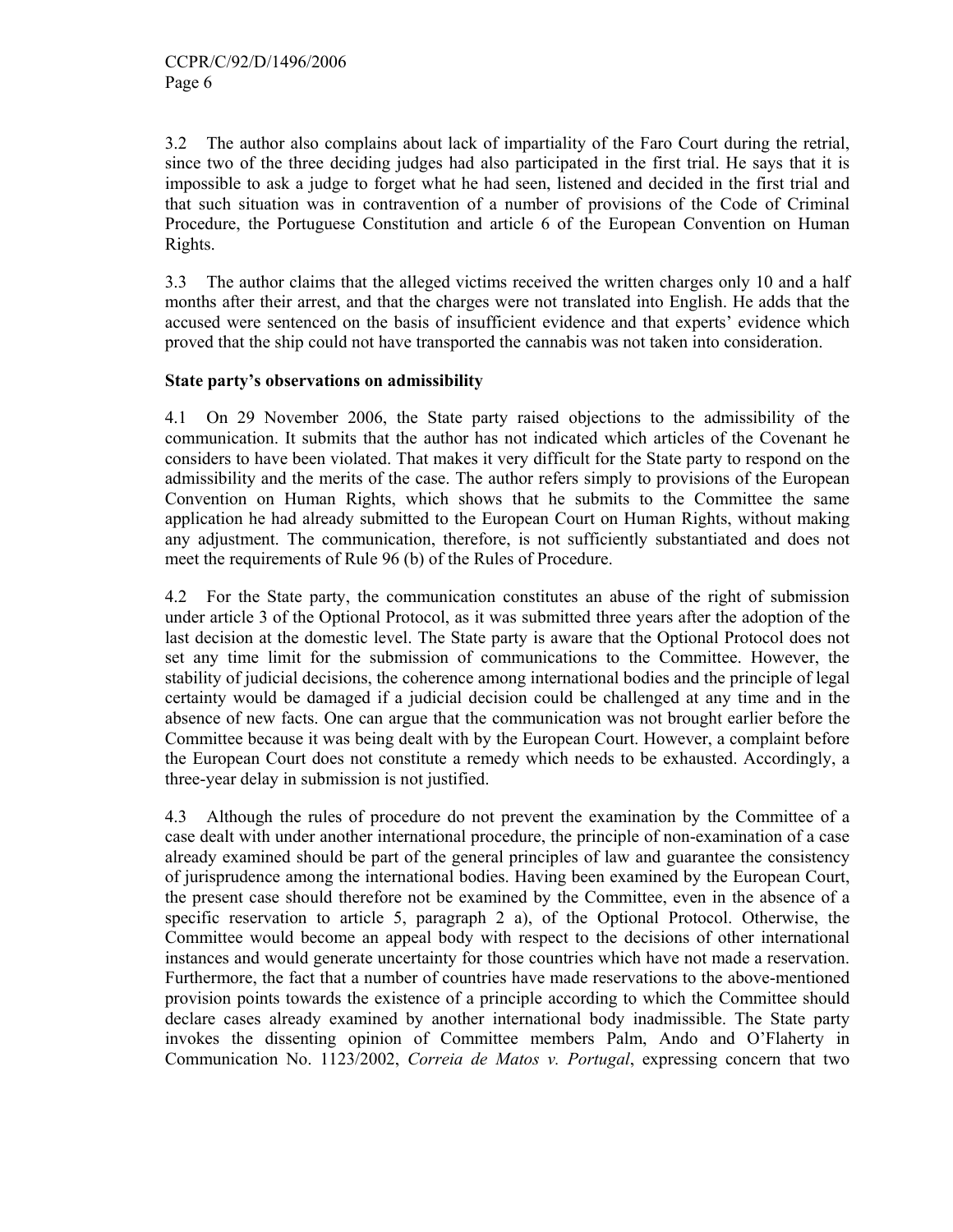international instances, instead of trying to reconcile their jurisprudence with one another, come to different conclusions when applying exactly the same provisions to the same facts.

4.4 The State party also challenges admissibility on grounds of non-exhaustion of domestic remedies. Among the claims made before the Committee only that concerning lack of impartiality of the first instance Court was raised at the domestic level. In particular, the claim regarding the absence of free assistance of an interpreter was not made before the Portuguese Courts.

4.5 As for the claim concerning lack of impartiality of the first instance Court, the fact that two judges participated in both the first and the second trial does not justify the conclusion that the Court was partial, in particular when the first trial was declared null and void on purely procedural issues.

#### **Author's comments**

5. On 27 March 2007 the author replied to the letter transmitting the State party's observations. However, he does not address the issues raised by the State party and merely repeats his initial allegations.

## **Consideration of admissibility**

6.1 Before considering any claim contained in a communication, the Human Rights Committee must, in accordance with rule 93 of its rules of procedure, decide whether or not the communication is admissible under the Optional Protocol to the Covenant.

6.2 The Committee does not accept the argument of the State party that the communication is inadmissible because it was already considered by the European Court of Human Rights. On the one hand, article 5, paragraph 2 (a), of the Optional Protocol only applies when the same matter is "being examined" under another procedure of international investigation or settlement; on the other, Portugal has entered no reservation to article 5, paragraph 2 (a), of the Optional Protocol.<sup>2</sup>

6.3 The Committee notes the State party's argument that the communication should be considered inadmissible as constituting an abuse of the right to submit communications under article 3 of the Optional Protocol, in view of the excessive delay in submitting the communication to the Committee. The Committee reiterates that the Optional Protocol does not establish any deadline for the submission of communications, and that the period of time elapsing before doing so, other than in exceptional cases, does not in itself constitute an abuse of the right to submit a communication. In the instant case, the Committee does not consider the three-year delay as an abuse of the right of submission.<sup>3</sup>

 2 See Communications No. 1123/2002, *Correia de Matos v. Portugal*, Views adopted on 28 March 2006, paragraphs 6.2 and 6.4; 1440/2005, *Aalbersberg et al. v. The Netherlands*, Decision adopted on 12 July 2006, paragraph 6.2.

<sup>3</sup> See Communication No. 1533/2006, *Ondracka v. Czech Republic*, Views adopted on 31 October 2007.